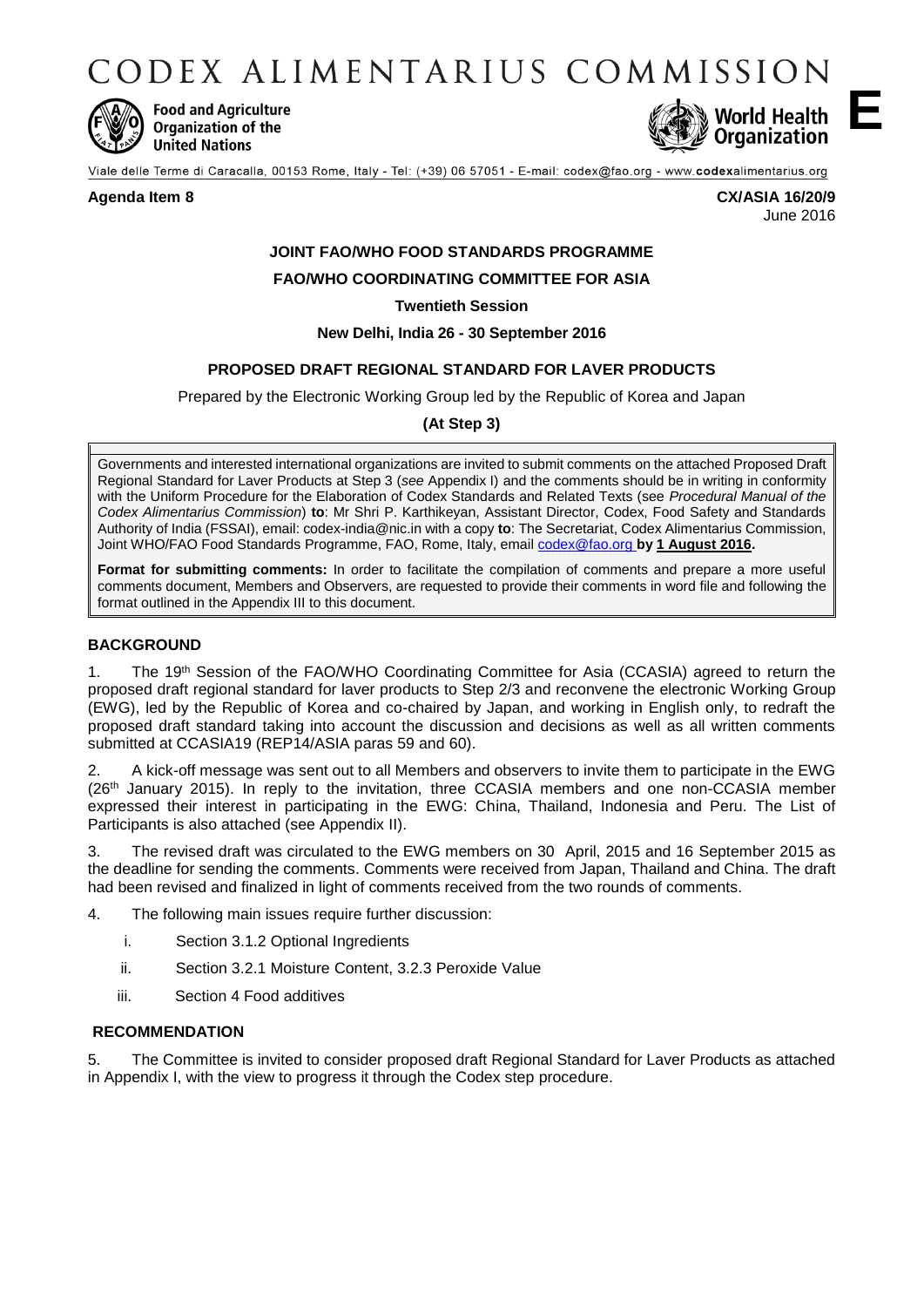**Appendix I**

# **PROPOSED DRAFT REGIONAL STANDARD FOR LAVER PRODUCTS**

**(N14-2011)**

#### **(at Step3)**

## **1. SCOPE**

This standard applies to dried laver, roasted laver and seasoned laver products of the genus *Pyropia*, which are defined in Section 2 below, and offered for direct consumption, including for catering purposes or for repackaging and further processing if required.

## **2. DESCRIPTION**

## **2.1 Product Definition**

Laver products are those prepared mainly with raw laver, which belongs to the genus *Pyropia*. All products are dried and after drying, the products may be further roasted and/or seasoned.

## **2.2 Styles**

The product may come in various styles such as a shredded fragment, a sheet, a rolled-sheet, a round lump, etc. Any presentation of the product shall be permitted provided that it meets all requirements of this standard; and is adequately described on the label to avoid confusing or misleading the consumer.

## **2.3 Product Types**

## **2.3.1 Dried Laver Products**

#### **2.3.1.1 Dried Laver**

Dried laver is the product of raw laver, which is washed, chopped/cut, molded, dehydrated and dried (1<sup>st</sup> dried products) after harvesting. It may go through a re-drying process (2<sup>nd</sup> dried products) for long-term storage.

While non-retail product may contain edible foreign matters<sup>1</sup>, they shall be identified and appropriately communicated.

## **2.3.1.2 Other Dried Laver**

Other dried laver is the product other than the product defined in section 2.3.1.1.

## **2.3.2 Roasted Laver Product**

Roasted laver product is the product in which the dried laver products, defined in Section 2.3.1, go through roasting or any other heating methods without seasoning, so that its physicochemical characteristics such as colour, moisture and texture may change. It may be cut into different shapes after roasting.

## **2.3.3 Seasoned Laver Products**

#### **2.3.3.1 Seasoned Laver**

Seasoned laver is the product in which the dried laver products, defined in Section 2.3.1, is seasoned with any optional ingredients, defined in Section 3.1.2. It may have any following methods; roasting, stir-/deep-frying, treating with edible oil, etc. before or after seasoning.

#### **2.3.3.2 Brewing Seasoned Laver**

Brewing seasoned laver is the product in which the dried laver, defined in Section 2.3.1.1, is broken and roasted/stir-fried. The product is seasoned or has additional seasoning packs, and then boiling water is added before consumption.

#### **2.3.3.3 Other Seasoned Laver**

-

Other seasoned laver is the product other than the products defined in Sections 2.3.3.1 and 2.3.3.2.

<sup>&</sup>lt;sup>1</sup> Sea creatures or sea plants which are not harmful to a human body and mixed unintentionally, unavoidably or naturally during the growing process in the sea.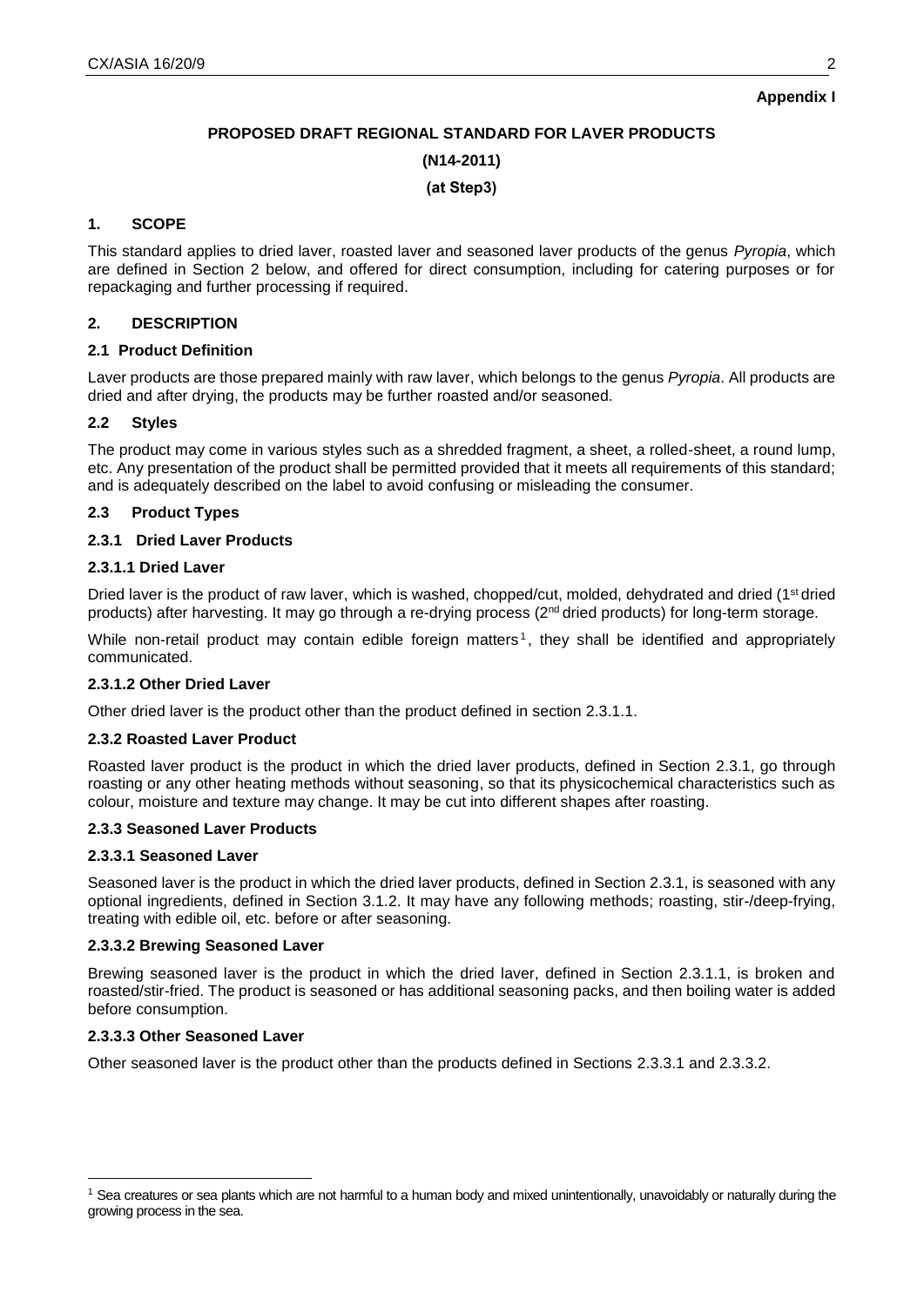## **3. ESSENTIAL COMPOSITION AND QUALITY FACTORS**

#### **3.1 Composition**

#### **3.1.1 Basic Ingredients**

Raw laver which belongs to the genus *Pyropia*, as defined in Section 2.1.

#### **[3.1.2 Optional Ingredients]**

As long as the weight of basic ingredient, which is defined in 3.1.1, is more than **[60%]**, other edible seaweeds may be used for the products defined in Section 2.3.1.

All other ingredients may be used for the products defined in Section 2.3.3. Seasoned laver products, which shall be of food grade quality and conform to all applicable Codex standards such as;

- (a) edible oil
- (b) sauces
- (c) sugars
- (d) salts
- (e) spice, seasoning and condiments
- (f) other ingredients as appropriate

#### **3.2 Quality Factors**

The final product shall maintain its own flavour and colour, which represent its raw materials and processing methods and it shall be free from off-flavours.

| [3.2.1 Moisture content]                                 | Maximum (%)        |      |
|----------------------------------------------------------|--------------------|------|
| Dried Laver Products (1 <sup>st</sup> dried product)     | $[13]$ or $[14]$   |      |
| Dried Laver Products (2 <sup>nd</sup> dried product)     | $[6]$ or $[7]$     |      |
| <b>Roasted Laver Product</b>                             | 5                  |      |
| Seasoned Laver Products                                  | 5                  |      |
| <b>Brewing Seasoned Laver</b>                            | 10                 |      |
| 3.2.2 Acid value                                         | Maximum (mg KOH/g) |      |
| Seasoned laver products fried or treated with edible oil |                    | 3.0  |
| [3.2.3 Peroxide value]                                   | Maximum (meg/kg)   |      |
| Seasoned laver products fried or treated with edible oil |                    | 60.0 |

## **3.3 Classification of Defectives**

A container that fails to meet one or more of the applicable quality requirements, as set out in Section 3.2 and in the corresponding Annexes (except those based on sample averages), should be considered as a "defective".

#### **3.4 Lot Acceptance**

A lot will be considered acceptable when the number of "defectives" as defined in Section 3.3 and in the corresponding Annexes does not exceed the acceptance number (c) of the appropriate sampling plan with an AQL of 6.5. For factors evaluated on a sample average, a lot will be considered acceptable if the average meets the specified tolerance, and no individual sample is excessively out of tolerance.

## **4. [FOOD ADDITIVES]**

#### **4.1 Dried Laver Products and Roasted Laver Product**

No food additives and processing aids are permitted.

#### **4.2 Seasoned Laver Products**

Acidity regulators, anticaking agents, flavour enhancers, sweeteners, thickeners and antioxidants used in accordance with Tables 1 and 2 of the *General Standard of Food Additives (CODEX STAN 192-1995)* in food categories 04.2.2.3 through 04.2.2.8 or listed in Table 3 of the *General Standard for Food Additives* are acceptable for use in seasoned laver products (see Section 2.3.3) conforming to this standard.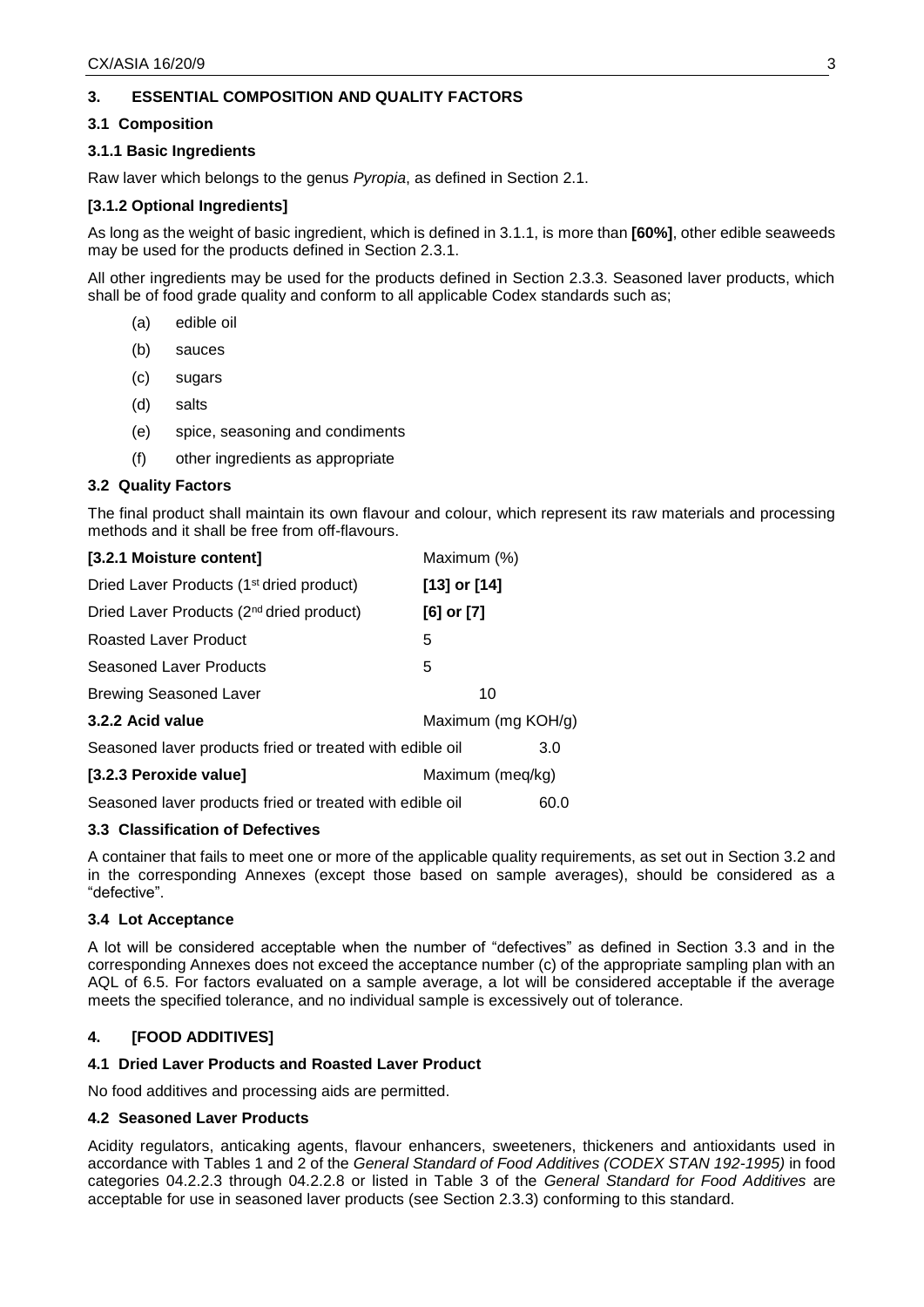Colours and preservatives are not permitted.

In addition, the following food additives may be used.

| <b>INS</b>               | Name of Food additives           | <b>Maximum Level(mg/kg)</b> |  |
|--------------------------|----------------------------------|-----------------------------|--|
| <b>Acidity Regulator</b> |                                  |                             |  |
| 334                      | Tartaric acid, $L(+)$ -          | 500                         |  |
| 336(i)                   | Monopotassium tartrate           | 60                          |  |
| Thickener                |                                  |                             |  |
| 459                      | Cyclodextrin, beta-              | <b>GMP</b>                  |  |
| Sweeteners               |                                  |                             |  |
| 960                      | Steviol glycosides               | 900                         |  |
| Antioxidants             |                                  |                             |  |
| 319                      | Tertiary butyhydroquinone (TBHQ) | 200                         |  |

## **5. CONTAMINANTS**

The products covered by this standard shall comply with the Maximum Levels of the *Codex General Standard for Contaminants and Toxins in Food and Feed* (CODEX/STAN 193-1995). And the products covered by this standard shall comply with the maximum residue limits for pesticides established by the Codex Alimentarius Commission.

## **6. HYGIENE**

It is recommended that the products covered by the provisions of this standard be prepared and handled in accordance with the appropriate sections of the *General Principles of Food Hygiene* (CAC/RCP 1-1969), and other relevant Codex texts, such as Codes of Hygienic Practice and Codes of Practice.

The products should also comply with other microbiological criteria established in accordance with *Principles and Guidelines* for the *Establishment and Application of Microbiological Criteria Related to Foods* (CAC/GL 21-1997).

<span id="page-3-0"></span>Seaweeds used for laver products shall be grown and processed in areas and water appropriate for cultivation and processing of seaweeds for direct human consumption. After harvesting, raw seaweeds shall be treated with potable water<sup>2</sup> or clean sea wate[r2.](#page-3-0) In the final step of processing for dried laver products, just before a drying process, the seaweeds shall be treated with potable water.

## **7. WEIGHTS AND MEASURES**

## **7.1 Net Weight**

The weight of the product shall be expressed in the unit of "g" or "kg", and/or in the unit of the number of sheet.

## **7.1.1 Classification of "Defectives"**

A container that fails to meet the requirement for net weight of Section 7.1should be considered as a "defective".

#### **7.1.2 Lot Acceptance**

A lot should be considered as meeting the requirement of Section 7.1 when the number of "defectives", as defined in Section 7.1.1, does not exceed the acceptance number (c) of the appropriate sampling plan with an AQL of 6.5.

## **7.2 Packaging**

Laver products shall be packaged in a manner to protect and maintain hygienic, nutritional and quality attributes of the products to the extent reasonably practical. In addition, the products shall be packaged to protect them from moisture.

Packaging materials used for retail products shall be completely transparent except for printing areas, or completely opaque.

-

<sup>2</sup> CAC/RCP 52-2003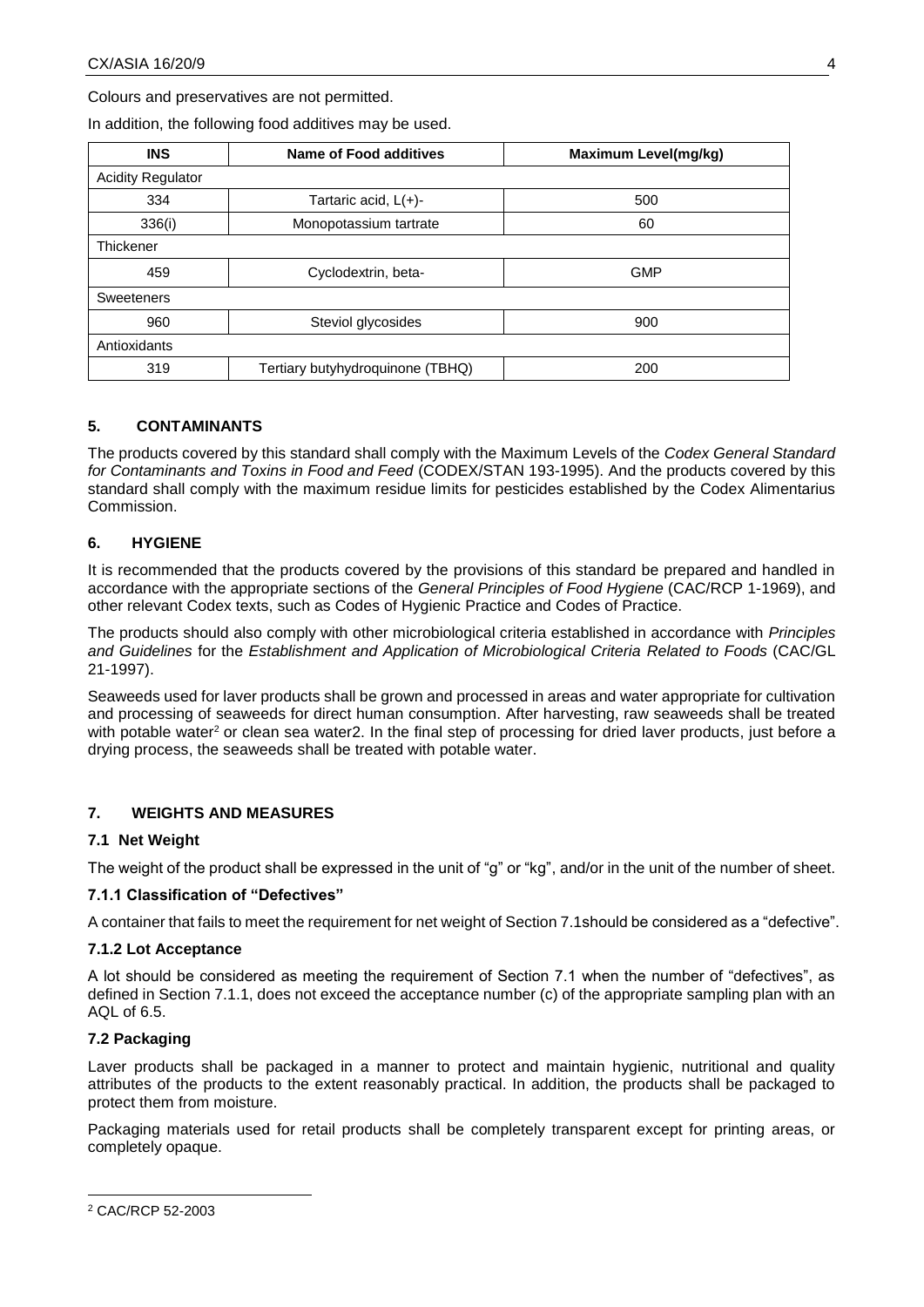## **8. LABELLING**

In addition to the provisions of the *General Standard for the Labelling of Pre-packaged Foods* (CODEX STAN 1-1985), the following specific provisions apply:

## **8.1 The Name of the Product**

The name of the products shall be in line with Section 2.3. Other appropriate names can be labelled in accordance with the law and custom in the country where the products are distributed.

#### **8.2 Labelling of Non-Retail Containers**

Information on non-retail containers shall be given either on the container or in accompanying documents, except that the name of the products, lot identification, and the name and address of the manufacturer and/or packer shall appear on the container. However, lot identification, and the name and address of the manufacturer and/or packer may be replaced by an identification mark, provided that such a mark is clearly identifiable with the accompanying documents.

#### **9. METHOD OF ANALYSIS AND SAMPLING**

#### **9.1 Sampling**

Sampling of lots for examination of the product shall be in accordance with the *General Guidelines on Sampling* (CAC/GL 50-2004).

#### **9.2 Sensory and Physical Examination**

Samples taken for sensory and physical examination shall be assessed by appropriately trained persons.

#### **9.3 Method of Analysis**

#### **9.3.1 Preparation of Test Sample**

#### **9.3.1.1 Moisture**

Remove packaging materials from the test sample. Grind the sample with a grinder and store in a tightly sealed plastic bag.

#### **9.3.1.2 Acid value**

## **(a) Extraction**

Weigh 50 g<sup>3</sup> of test sample into 1000 mL Erlenmeyer flask. Add 500 mL of petroleum ether to the flask followed by replacing air in the flask by  $N_2$  gas. Put a stopper on the flask and let stand for 2 hours. Decant the extracted solution (A) through a filter paper, on which Na<sub>2</sub>SO<sub>4</sub> is mounted to remove moisture, on a funnel into 1000 mL round flask-flat bottom. Add additional 250 mL of petroleum ether to residue in the Erlenmeyer flask and decant the extracted solution (B) into the round flask-flat bottom again as done previously. Evaporate the whole extracted solution (mixture of solution A and B) on the rotary evaporator in vacuum less than 40℃.

#### **9.3.2 Method**

-

| Provision        | Method        | Principle                                              | $\tau_\mathsf{VDE}$ |
|------------------|---------------|--------------------------------------------------------|---------------------|
| Moisture Content | AOAC 925.45   | atmospheric<br>Gravimetry,<br>drying<br>at<br>pressure | - IV                |
| Acid Value       | AOCS Cd 3d-63 | Titrimetry                                             |                     |

 $3$  In case the determination is difficult due to the low acid value, take more amount of the sample.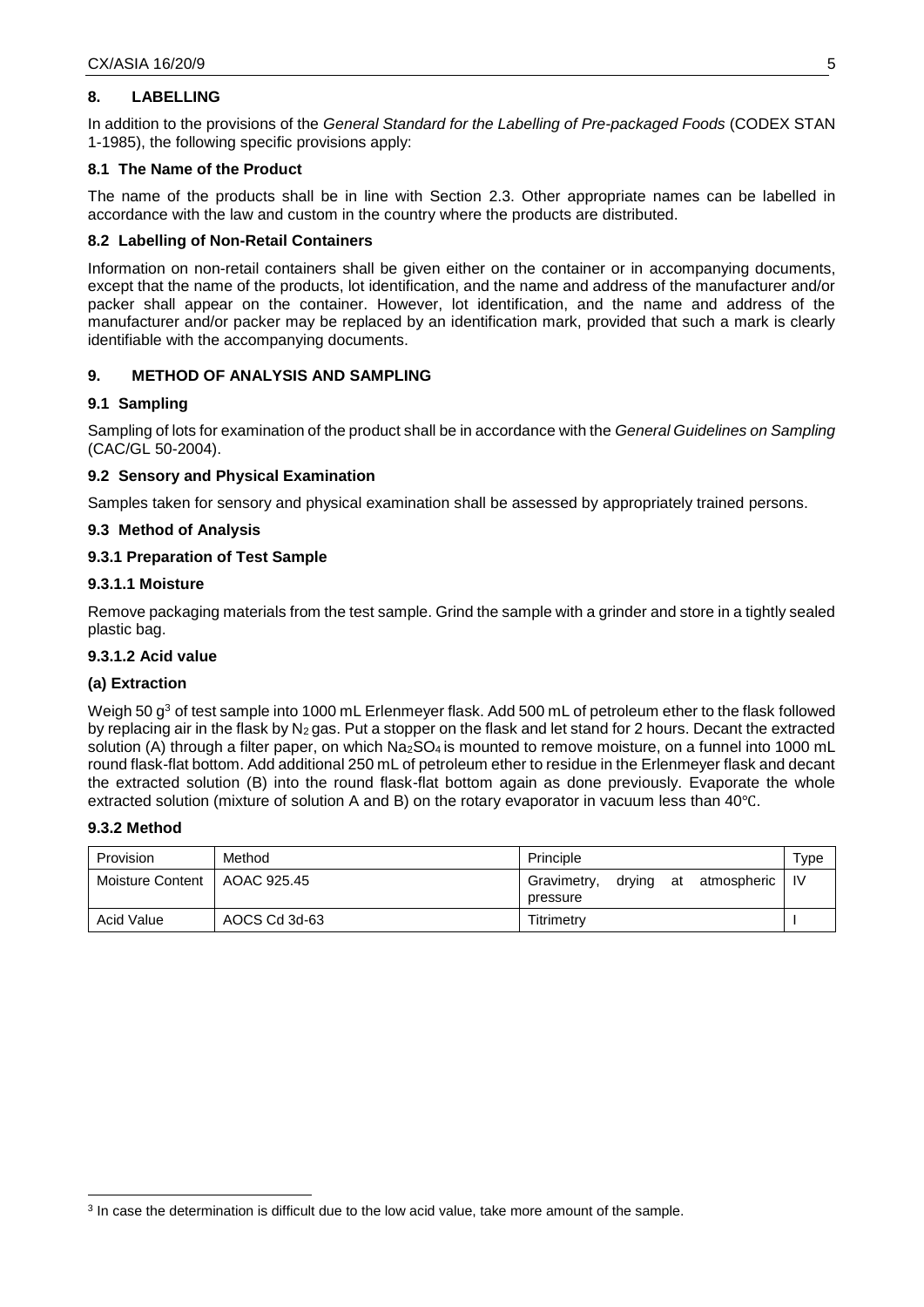# **Sampling Plans**

The Appropriate inspection level is selected as follows :

## **Inspection level** Ⅰ **- Normal Sampling**

**Inspection level** Ⅱ **- Disputes, (Codex referee purposes sample size) enforcement or need for better lot estimate**

# SAMPLING PLAN 1

(Inspection Level  $I$ ,  $AQL = 6.5$ )

| NET WEIGHT IS EQUAL TO OR LESS THAN 1KG (2.2 LB)                        |                 |                              |  |
|-------------------------------------------------------------------------|-----------------|------------------------------|--|
| Lot Size (N)                                                            | Sample Size (n) | <b>Acceptance Number (c)</b> |  |
| 4,800 or less                                                           | 6               | 1                            |  |
| 4,801 - 24,000                                                          | 13              | $\overline{2}$               |  |
| 24,001 - 48,000                                                         | 21              | 3                            |  |
| 48,001 - 84,000                                                         | 29              | 4                            |  |
| 84,001 - 144,000                                                        | 38              | 5                            |  |
| 144,001 - 240,000                                                       | 48              | 6                            |  |
| more than 240,000                                                       | 60              | $\overline{7}$               |  |
| NET WEIGHT IS GREATER THAN 1KG (2.2 LB) BUT NOT MORE THAN 4.5KG (10 LB) |                 |                              |  |
| Lot Size (N)                                                            | Sample Size (n) | <b>Acceptance Number (c)</b> |  |
| 2,400 or less                                                           | 6               | 1                            |  |
| 2,401 - 15,000                                                          | 13              | $\overline{2}$               |  |
| 15,001 - 24,000                                                         | 21              | $\mathfrak{S}$               |  |
| 24,001 - 42,000                                                         | 29              | 4                            |  |
| 42,001 - 72,000                                                         | 38              | 5                            |  |
| 72,001 - 120,000                                                        | 48              | 6                            |  |
| more than 120,000                                                       | 60              | $\overline{7}$               |  |
| <b>NET WEIGHT GREATER THAN 4.5KG (10 LB)</b>                            |                 |                              |  |
| Lot Size (N)                                                            | Sample Size (n) | <b>Acceptance Number (c)</b> |  |
| 600 or less                                                             | 6               | $\mathbf{1}$                 |  |
| $601 - 2,000$                                                           | 13              | $\overline{c}$               |  |
| $2,001 - 7,200$                                                         | 21              | $\mathfrak{S}$               |  |
| 7,201 - 15,000                                                          | 29              | $\overline{4}$               |  |
| 15,001 - 24,000                                                         | 38              | 5                            |  |
| 24,001 - 42,000                                                         | 48              | 6                            |  |
| more than 42,000                                                        | 60              | $\overline{7}$               |  |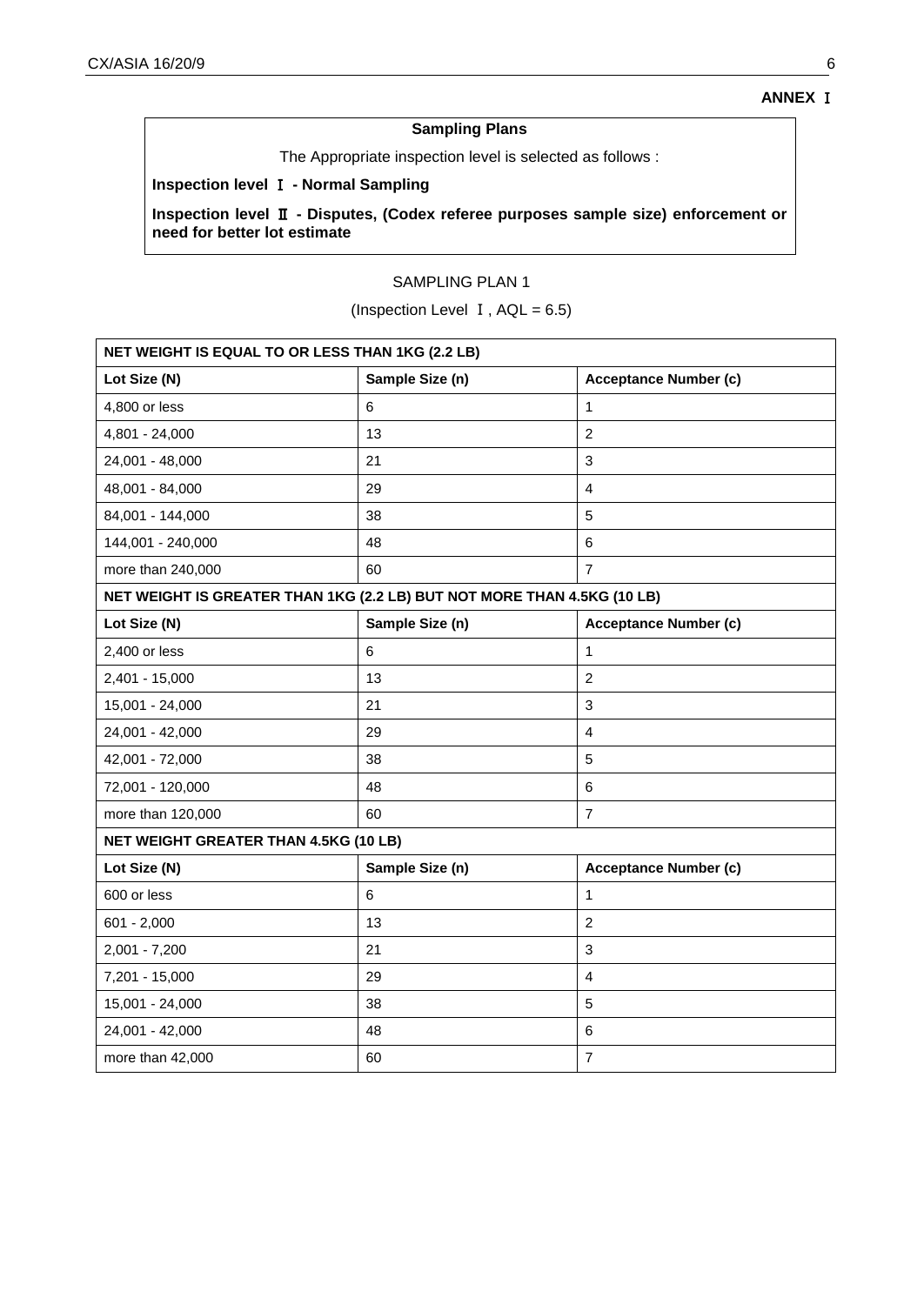# **ANNEX**Ⅱ

## **SAMPLING PLAN 2**

# **(Inspection Level** Ⅱ**, AQL = 6.5)**

| NET WEIGHT IS EQUAL TO OR LESS THAN 1KG (2.2 LB)                        |                 |                              |  |
|-------------------------------------------------------------------------|-----------------|------------------------------|--|
| Lot Size (N)                                                            | Sample Size (n) | <b>Acceptance Number (c)</b> |  |
| 4,800 or less                                                           | 13              | $\overline{2}$               |  |
| 4,801 - 24,000                                                          | 21              | 3                            |  |
| 24,001 - 48,000                                                         | 29              | $\overline{4}$               |  |
| 48,001 - 84,000                                                         | 38              | 5                            |  |
| 84,001 - 144,000                                                        | 48              | 6                            |  |
| 144,001 - 240,000                                                       | 60              | $\overline{7}$               |  |
| more than 240,000                                                       | 72              | 8                            |  |
| NET WEIGHT IS GREATER THAN 1KG (2.2 LB) BUT NOT MORE THAN 4.5KG (10 LB) |                 |                              |  |
| Lot Size (N)                                                            | Sample Size (n) | <b>Acceptance Number (c)</b> |  |
| 2,400 or less                                                           | 13              | 2                            |  |
| 2,401 - 15,000                                                          | 21              | 3                            |  |
| 15,001 - 24,000                                                         | 29              | $\overline{4}$               |  |
| 24,001 - 42,000                                                         | 38              | 5                            |  |
| 42,001 - 72,000                                                         | 48              | 6                            |  |
| 72,001 - 120,000                                                        | 60              | $\overline{7}$               |  |
| more than 120,000                                                       | 72              | 8                            |  |
| <b>NET WEIGHT GREATER THAN 4.5KG (10 LB)</b>                            |                 |                              |  |
| Lot Size (N)                                                            | Sample Size (n) | <b>Acceptance Number (c)</b> |  |
| 600 or less                                                             | 13              | $\overline{2}$               |  |
| $601 - 2,000$                                                           | 21              | $\sqrt{3}$                   |  |
| $2,001 - 7,200$                                                         | 29              | $\overline{4}$               |  |
| 7,201 - 15,000                                                          | 38              | 5                            |  |
| 15,001 - 24,000                                                         | 48              | $\,6\,$                      |  |
| 24,001 - 42,000                                                         | 60              | $\overline{7}$               |  |
| more than 42,000                                                        | 72              | 8                            |  |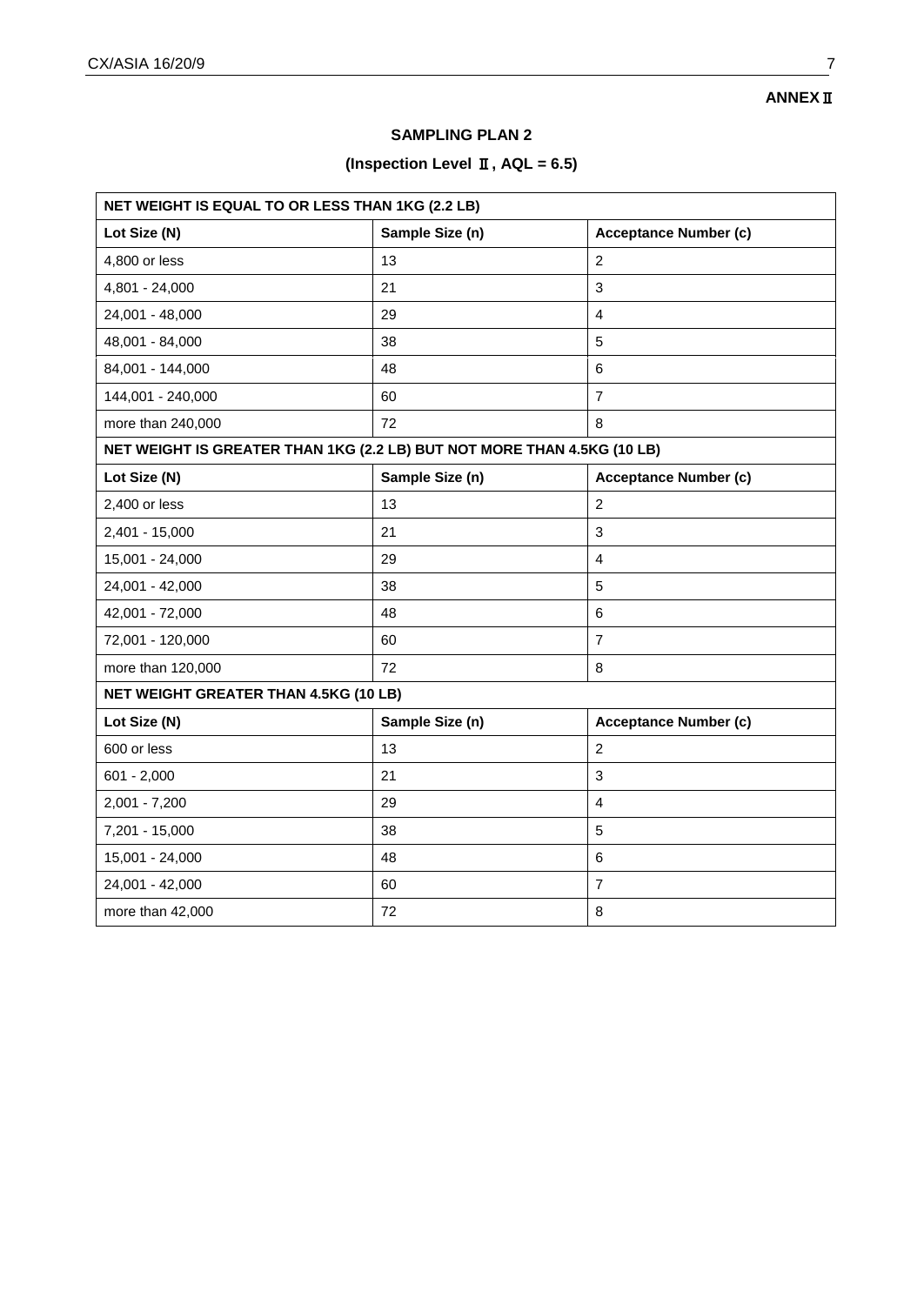## **Appendix II**

#### **LIST OF PARTICIPANTS**

#### **CCASIA MEMBERS**

#### **CHINA**

Mrs. Wang Lianzhu Professor Yellow Sea Fisheries Research Institute Chinese Academy of Fishery Science 86-532-8582-1813 [wanglz@ysfri.ac.cn](mailto:wanglz@ysfri.ac.cn)

Chinese Contact Point Ministry of Agriculture, P.R.China [codex@agri.gov.cn](mailto:codex@agri.gov.cn)

#### **INDONESIA**

Ms. Lia Sugihartini Head of Section for Standard Analysis Ministry of Marine Affairs and Fisheries [codex\\_kkp@yahoo.com;](mailto:codex_kkp@yahoo.com) [codex\\_indonesia@bsn.go.id](mailto:codex_indonesia@bsn.go.id)

Mr. Jef Rinaldi Head of Section for Standard and Technology Ministry of Industry [rinaldi\\_jef@yahoo.co.id;](mailto:rinaldi_jef@yahoo.co.id) [codex\\_kemenperin@kemenperin.go.id](mailto:codex_kemenperin@kemenperin.go.id)

#### **JAPAN (co-Chair)**

Mr. Takahiro Ara [takahiro\\_ara@nm.maff.go.jp](mailto:takahiro_ara@nm.maff.go.jp)

Mr. Hiroyuki Okochi Assistant Director Ministry of Agriculture, Forestry and Fisheries 81-3-3502-0895 [hiroyuki\\_ookouchi@nm.maff.go.jp](mailto:hiroyuki_ookouchi@nm.maff.go.jp) [codex\\_maff@nm.maff.go.jp](mailto:codex_maff@nm.maff.go.jp)

#### **REPUBLIC OF KOREA (Chair)**

Ms. Boyoung Noh Senior Research Scientist Korea Food Research Institute Tel: 82-31-780-9351 [bynoh@kfri.re.kr](mailto:bynoh@kfri.re.kr)

Mrs. Kyoungjung Kim Assistant Director Ministry of Oceans and Fisheries 82-44-200-5619 [smilekim92@korea.kr](mailto:smilekim92@korea.kr)

Mr. Bumki Jung Deputy Director Ministry of Oceans and Fisheries 82-44-200-5383 [codexmof@korea.kr](mailto:codexmof@korea.kr)

Dr. Kyujai Han Principle Research Scientist Korea Food Research Institute 82-31-780-9120 [hankj@kfri.re.kr](mailto:hankj@kfri.re.kr)

Mr. Chunsoo Kim Scientific Officer Food Standard Division Ministry of Food and Drug Safety 82-43-719-2422 [cskim94@korea.kr](mailto:cskim94@korea.kr)

Ms. Jieun Yoon Researcher Food Policy coordination Division Ministry of Food and Drug Safety 82-43-719-2024 [Oshare5@korea.kr](mailto:Oshare5@korea.kr)

#### **THAILAND**

Ms. Jeerajit Dissana National Bureau of Agricultural Commodity and Food Standard(ACFS) 66-2561-2277 [jeerajit@acfs.go.th;](mailto:jeerajit@acfs.go.th) [yupa@acfs.go.th](mailto:yupa@acfs.go.th) [j\\_aommy@hotmail.com;](mailto:j_aommy@hotmail.com) [codex@acfs.go.th](mailto:codex@acfs.go.th)

Ms. Roongnapa Wongwaipairote Fish Inspection and Quality Control Division, Department of Fisheries 66-2562-0600 [roongnapaw@dof.mail.go.th;](mailto:roongnapaw@dof.mail.go.th) [roongnapaw@yahoo.com](mailto:roongnapaw@yahoo.com)

#### **NON-CCASIA MEMBERS**

#### **PERU**

Mr. Daniel Raa Hervias Subdirector of Safety fishery National Organitation of Safety fishery 51-98143-6997 [daniel.raa@sanipes.gob.pe](mailto:daniel.raa@sanipes.gob.pe)

Mr. Afredo Casado Cornejo Subdirection of Safety Standards on Fishery and **Acuiculture** 51-98143-6997 [alfredo.casado@sanipes.gob.pe](mailto:alfredo.casado@sanipes.gob.pe)